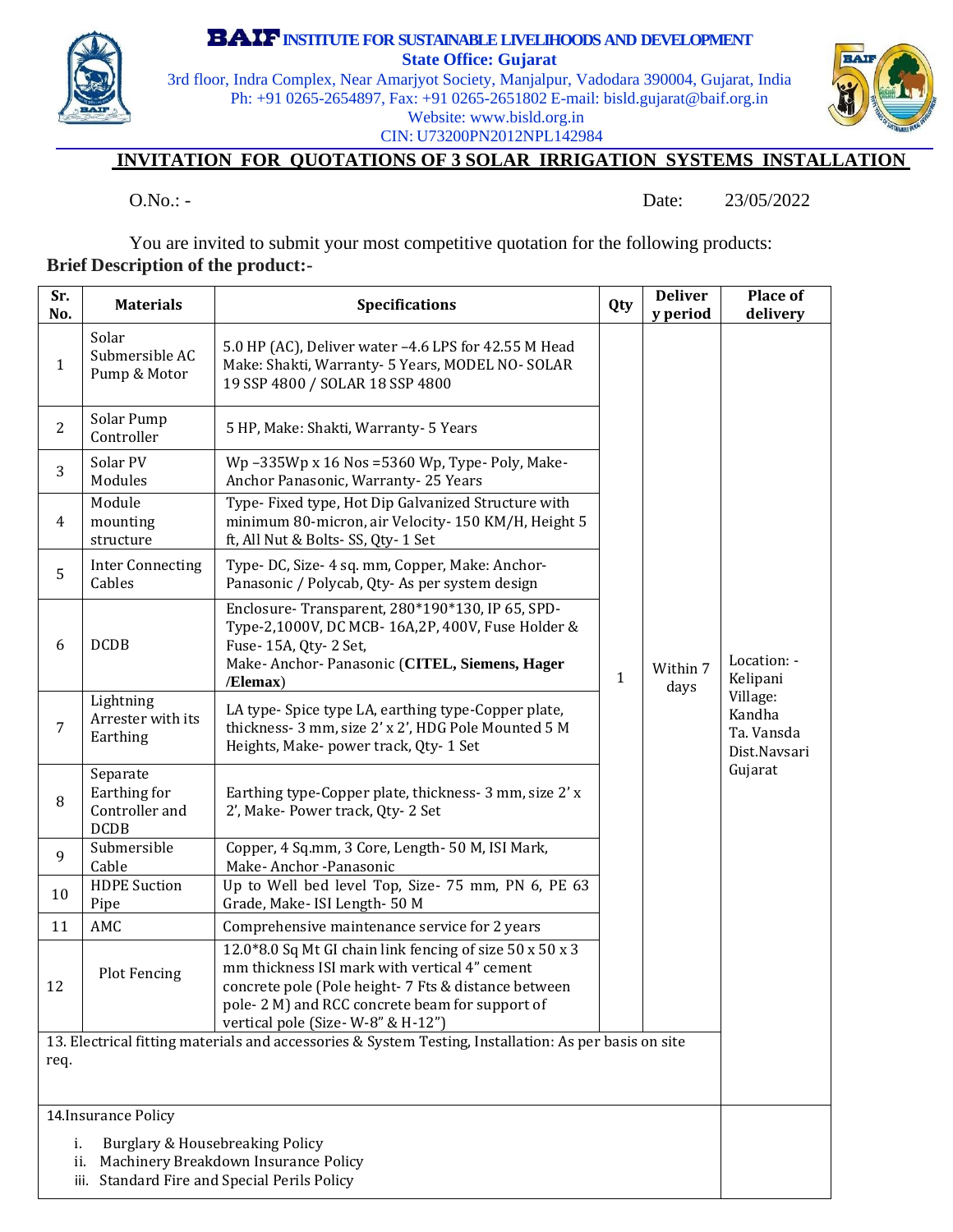| Sr.<br>No.                                                                                                    | <b>Materials</b>                                          | <b>Specifications</b>                                                                                                                                                                                                                                     | Qty          | <b>Deliver</b><br>y<br>period | <b>Place of</b><br>delivery                                                               |  |
|---------------------------------------------------------------------------------------------------------------|-----------------------------------------------------------|-----------------------------------------------------------------------------------------------------------------------------------------------------------------------------------------------------------------------------------------------------------|--------------|-------------------------------|-------------------------------------------------------------------------------------------|--|
| $\mathbf{1}$                                                                                                  | Solar<br>Submersible AC<br>Pump & Motor                   | 5.0 HP (AC), Deliver water -6.5 LPS for 29.48 M<br>Head Make: Shakti, Warranty- 5 Years MODEL<br>NO-SOLAR 23.5 SSP 4800                                                                                                                                   |              |                               | Location: -<br>Bari Faliya<br>Village:<br>Kandha<br>Ta. Vansda<br>Dist.Navsari<br>Gujarat |  |
| $\overline{2}$                                                                                                | Solar Pump<br>Controller                                  | 5 HP, Make: Shakti, Warranty- 5 Years                                                                                                                                                                                                                     |              |                               |                                                                                           |  |
| 3                                                                                                             | Solar PV<br>Modules                                       | Wp-335Wp x 16 Nos = 5360 Wp, Type-Poly,<br>Make- Anchor- Panasonic, Warranty- 25 Years                                                                                                                                                                    |              |                               |                                                                                           |  |
| 4                                                                                                             | Module<br>mounting<br>structure                           | Type- Fixed type, Hot Dip Galvanized Structure<br>with minimum 80-micron, air Velocity-150<br>KM/H, Height 5 ft, All Nut & Bolts- SS, Qty- 1 Set                                                                                                          |              |                               |                                                                                           |  |
| 5                                                                                                             | Inter<br>Connecting<br>Cables                             | Type- DC, Size- 4 sq. mm, Copper, Make: Anchor-<br>Panasonic / Polycab, Qty-As per system design                                                                                                                                                          |              |                               |                                                                                           |  |
| 6                                                                                                             | <b>DCDB</b>                                               | Enclosure-Transparent, 280*190*130, IP 65,<br>SPD-Type-2,1000V, DC MCB-16A,2P, 400V, Fuse<br>Holder & Fuse- 15A, Qty-2 Set,<br>Make-Anchor-Panasonic (CITEL, Siemens,<br>Hager / Elemax)                                                                  | $\mathbf{1}$ | Within<br>7 days              |                                                                                           |  |
| $\overline{7}$                                                                                                | Lightning<br>Arrester with<br>its Earthing                | LA type-Spice type LA, earthing type-Copper<br>plate, thickness- 3 mm, size 2' x 2', HDG Pole<br>Mounted 5 M Heights, Make- power track, Qty-1<br>Set                                                                                                     |              |                               |                                                                                           |  |
| 8                                                                                                             | Separate<br>Earthing for<br>Controller and<br><b>DCDB</b> | Earthing type-Copper plate, thickness- 3 mm, size<br>2' x 2', Make- Power track, Qty-2 Set                                                                                                                                                                |              |                               |                                                                                           |  |
| 9                                                                                                             | Submersible<br>Cable                                      | Copper, 4 Sq.mm, 3 Core, Length- 50 M, ISI Mark,<br>Make-Anchor-Panasonic                                                                                                                                                                                 |              |                               |                                                                                           |  |
| 10                                                                                                            | <b>HDPE</b> Suction<br>Pipe                               | Up to Well bed level Top, Size-75 mm, PN 6, PE 63<br>Grade, Make- ISI Length- 50 M                                                                                                                                                                        |              |                               |                                                                                           |  |
| 11                                                                                                            | AMC                                                       | Comprehensive maintenance service for 2 years                                                                                                                                                                                                             |              |                               |                                                                                           |  |
| 12                                                                                                            | <b>Plot Fencing</b>                                       | 12.0*8.0 Sq Mt GI chain link fencing of size 50 x 50<br>x 3 mm thickness ISI mark with vertical 4" cement<br>concrete pole (Pole height- 7 Fts & distance<br>between pole- 2 M) and RCC concrete beam for<br>support of vertical pole (Size-W-8" & H-12") |              |                               |                                                                                           |  |
| 13. Electrical fitting materials and accessories & System Testing, Installation: As per basis<br>on site req. |                                                           |                                                                                                                                                                                                                                                           |              |                               |                                                                                           |  |
| 14. Insurance Policy                                                                                          |                                                           |                                                                                                                                                                                                                                                           |              |                               |                                                                                           |  |
| Burglary & Housebreaking Policy<br>i.                                                                         |                                                           |                                                                                                                                                                                                                                                           |              |                               |                                                                                           |  |
| Machinery Breakdown Insurance Policy<br>i.<br>Standard Fire and Special Perils Policy<br>ii.                  |                                                           |                                                                                                                                                                                                                                                           |              |                               |                                                                                           |  |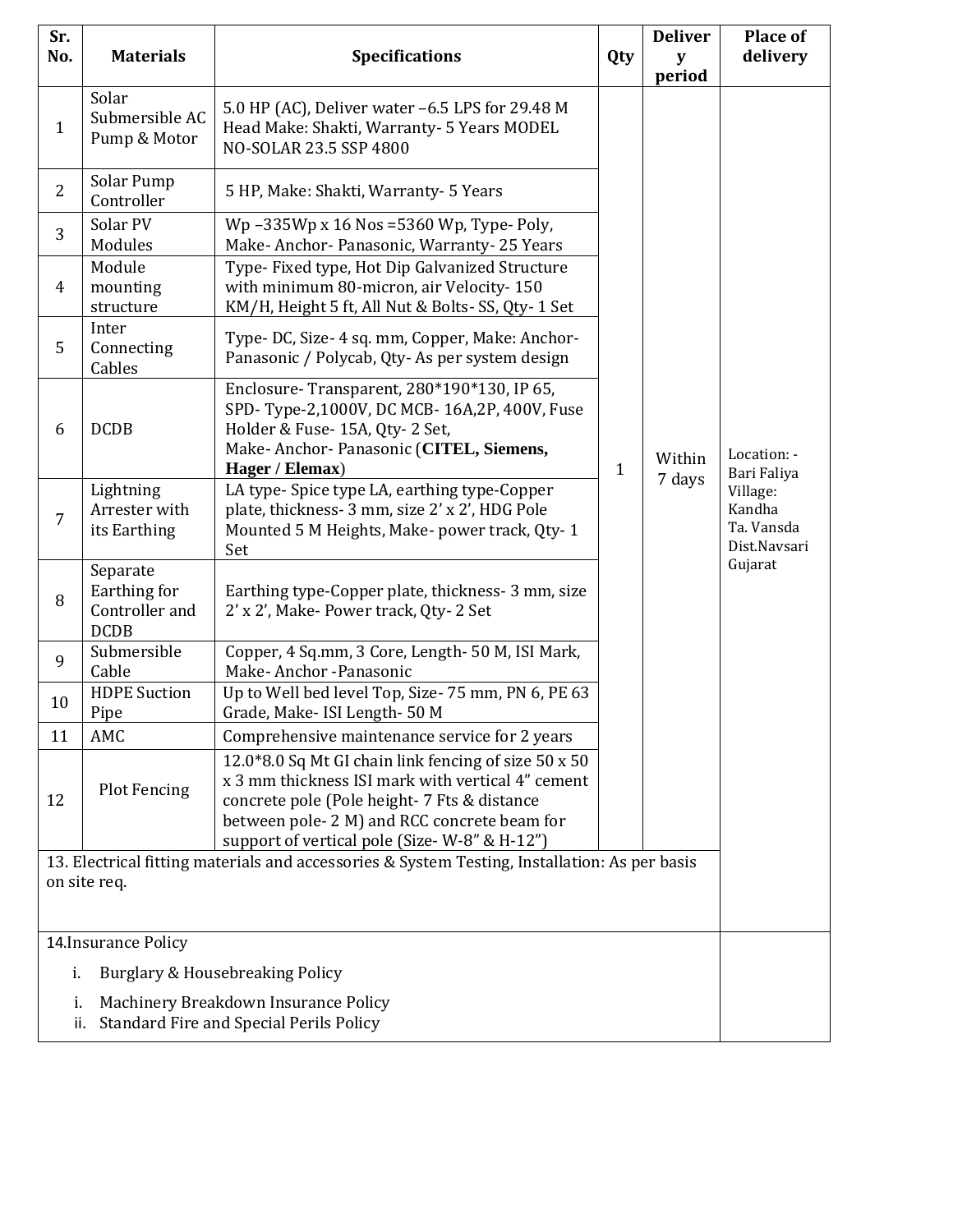| Sr.<br>No.                                                                                     | <b>Materials</b>                                          | <b>Specifications</b>                                                                                                                                                                                                                                | Qty          | <b>Deliver</b><br>y | Place of<br>delivery                                |  |  |
|------------------------------------------------------------------------------------------------|-----------------------------------------------------------|------------------------------------------------------------------------------------------------------------------------------------------------------------------------------------------------------------------------------------------------------|--------------|---------------------|-----------------------------------------------------|--|--|
| $\mathbf{1}$                                                                                   | Solar<br>Submersible AC<br>Pump & Motor                   | 20.00 HP (AC), Deliver water -16.28 LPS for 55.60<br>M Head Make: Shakti, Warranty- 5 Years MODEL<br>NO-SOLAR 81 SSP 18000                                                                                                                           |              | period              |                                                     |  |  |
| $\overline{2}$                                                                                 | Solar Pump<br>Controller                                  | 20 HP, Make: Shakti, Warranty- 5 Years                                                                                                                                                                                                               |              |                     |                                                     |  |  |
| 3                                                                                              | Solar PV<br>Modules                                       | Wp-335Wp x 66 Nos = 22,110 Wp, Type-Poly,<br>Make-Anchor Panasonic, Warranty- 25 Years                                                                                                                                                               |              |                     |                                                     |  |  |
| 4                                                                                              | Module<br>mounting<br>structure                           | Type- Fixed type, Hot Dip Galvanized Structure<br>with minimum 80-micron, air Velocity-150<br>KM/H, Height 5 ft, All Nut & Bolts-SS, Qty-1 Set                                                                                                       |              |                     |                                                     |  |  |
| 5                                                                                              | Inter<br>Connecting<br>Cables                             | Type- DC, Size- 6 sq. mm, Copper, Make: Anchor-<br>Panasonic / Polycab Qty- As per system design                                                                                                                                                     |              |                     |                                                     |  |  |
| 6                                                                                              | <b>DCDB</b>                                               | Enclosure-Transparent, 280*190*130, IP 65,<br>SPD-Type-2,1000V, DC MCB-32A,2P, 400V, Fuse<br>Holder & Fuse- 32A, Qty-2 Set,<br>Make-Anchor-Panasonic (CITEL, Siemens,<br>Hager / Elemax)                                                             |              |                     |                                                     |  |  |
| 7                                                                                              | Lightning<br>Arrester with<br>its Earthing                | LA type- Spice type LA, earthing type-Copper<br>plate, thickness- 3 mm, size 2' x 2', HDG Pole<br>Mounted 5 M Heights, Make- power track, Qty-1<br>Set                                                                                               | $\mathbf{1}$ | Within<br>7 days    | Location: -<br>Nichala Faliya<br>Village:<br>Nirpan |  |  |
| 8                                                                                              | Separate<br>Earthing for<br>Controller and<br><b>DCDB</b> | Earthing type-Copper plate, thickness- 3 mm, size<br>2' x 2', Make- Power track, Qty-2 Set                                                                                                                                                           |              |                     | Ta. Vansda<br>Dist.Navsari<br>Gujarat               |  |  |
| 9                                                                                              | Submersible<br>Cable                                      | Copper, 10 Sq.mm, 3 Core, Length- 150 M, ISI<br>Mark, Make-Anchor-Panasonic                                                                                                                                                                          |              |                     |                                                     |  |  |
| 10                                                                                             | <b>Output Chock</b>                                       | Make-Shakti, Qty-1 Set                                                                                                                                                                                                                               |              |                     |                                                     |  |  |
| 11                                                                                             | DC Junction<br>Box                                        | As Per MNRE Standards                                                                                                                                                                                                                                |              |                     |                                                     |  |  |
| 12                                                                                             | <b>HDPE</b> Suction<br>Pipe                               | Up to Well bed level Top, Size- 110 mm, PN 8, PE<br>63 Grade, Make- ISI Length- 150 M                                                                                                                                                                |              |                     |                                                     |  |  |
| 13                                                                                             | AMC                                                       | Comprehensive maintenance service for 2 years                                                                                                                                                                                                        |              |                     |                                                     |  |  |
| 14                                                                                             | <b>Plot Fencing</b>                                       | 27*25 Sq Mt GI chain link fencing of size 50 x 50 x<br>3 mm thickness ISI mark with vertical 4" cement<br>concrete pole (Pole height-7 Fts & distance<br>between pole-2 M) and RCC concrete beam for<br>support of vertical pole (Size-W-8" & H-12") |              |                     |                                                     |  |  |
| 15. Electrical fitting materials and accessories & System Testing, Installation: As per basis  |                                                           |                                                                                                                                                                                                                                                      |              |                     |                                                     |  |  |
| on site req.                                                                                   |                                                           |                                                                                                                                                                                                                                                      |              |                     |                                                     |  |  |
|                                                                                                |                                                           |                                                                                                                                                                                                                                                      |              |                     |                                                     |  |  |
| 16. Insurance Policy                                                                           |                                                           |                                                                                                                                                                                                                                                      |              |                     |                                                     |  |  |
| i.<br>Burglary & Housebreaking Policy                                                          |                                                           |                                                                                                                                                                                                                                                      |              |                     |                                                     |  |  |
| Machinery Breakdown Insurance Policy<br>ii.<br>Standard Fire and Special Perils Policy<br>iii. |                                                           |                                                                                                                                                                                                                                                      |              |                     |                                                     |  |  |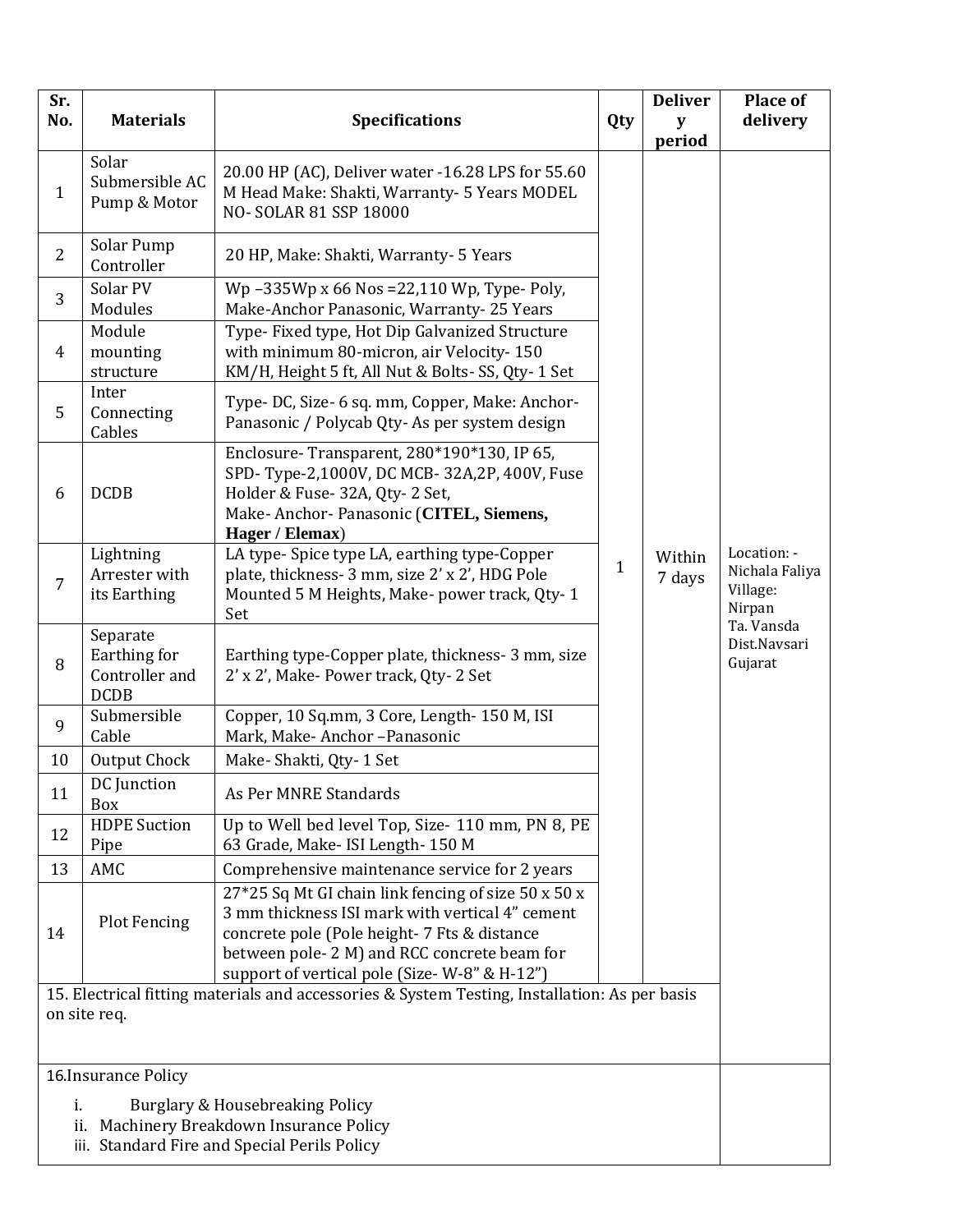# **Description of the Product: - 3 Solar Lift Irrigation Scheme** As above mentioned

# **1. Quoted Price:**

- a. The Quotation shall be for valid up  $31<sup>st</sup>$  May 2022 for the above-described products.
- b. The bidder shall quote for goods / services in the format of quotation attached;
- c. All duties, taxes, F.O.R. and other levies payable by the bidder shall be included in the goods / services and shall stand final.
- d. The rates quoted for each goods / service shall be fixed for the duration of the quotation validity and shall not be subject to adjustment.
- e. Corrections if any shall be made by crossing out, initialing, dating and rewriting.
- f. The prices shall be quoted in Indian Rupees only

### **2. Each bidder must submit only one quotation. Bidder shall not contact other bidders in matters relating to this Quotation**

### **3. Validity of quotations:**

The quotation shall remain valid for up to  $31<sup>st</sup>$  M a y 2022 after the deadline fixed for submission of quotations.

## **Evaluation of quotations:**

Purchaser will evaluate and compare the quotations determined to be substantially responsive

i.e., which are properly signed, and conform to the terms & conditions and specificationsin the following manner.

- a. The evaluation will be done excluding the GST.
- b. The evaluation would be done for all the goods / services put together. The items for which no rates have been quoted would be treated as zero and the total amount would be computed accordingly. We will award the contract to the responsive bidder whose total cost for all the items put together is the lowest.
- c. Compare terms & conditions and specifications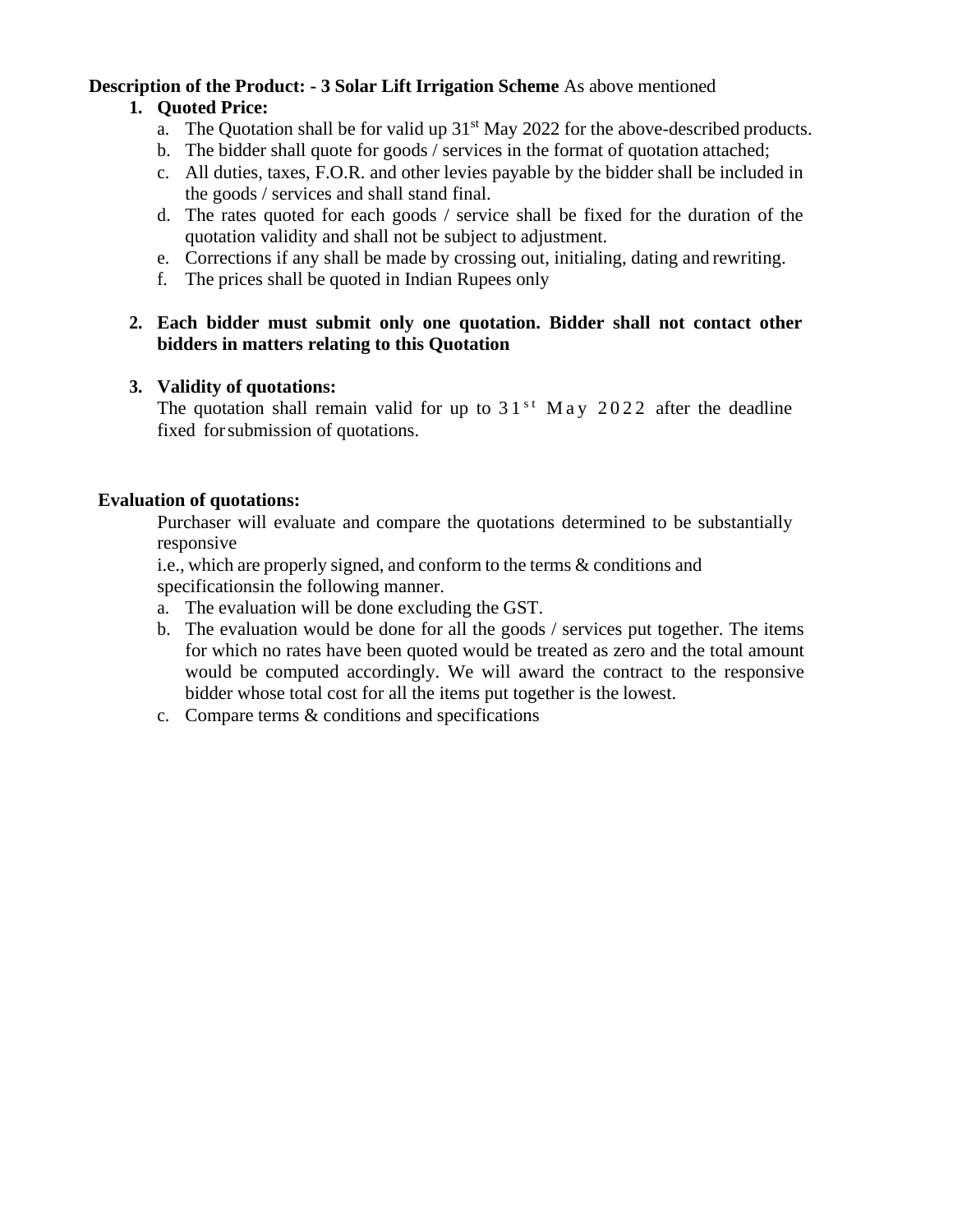#### **4. Award of contract:**

- a. Purchaser will award the contract to the bidder whose quotation has been determined to be substantially responsive and who has offered the lowest price as per Para 4(b) above.
- b. Purchaser prior to the expiration of the quotation validity period will notify the bidder whose quotation is accepted of the award of contract. The terms of the accepted offer shall be incorporated in the Purchase Order or Work Order.
- c. Notwithstanding the above, purchaser reserves the right to accept or reject any quotations and to cancel the bidding process and reject all quotations at any time prior to the award of the contract.
- **5.** Payment shall be made immediately within 7 days after delivery of goods/services.
- **6.** Normal commercial guarantee / warranty shall be applicable to the supplied goods/services.

### **7. Submission of quotations:**

Please send your quotation by email on procurement.sg@baif.org.in .Please mention quotation for "3 **SOLAR IRRIGATION SCHEME**" in the subject of mail.

- (Quotation should be scan and duly stamped on letterhead of firm.)
- **Last date of Submission is 31/05/2022** Latest by 5:30 p.m.
- Address: **BAIF Institute for Sustainable Livelihoods and Development, "DHRUVA-Vrindavan Campus", Lachhkadi, PO Gangpur, Tal. Vansda, Dist. Navsari - 396580, Gujarat**

We look forward to receiving your quotations.

Yours Sincerely,

U.B. Dyasa

**V. B. Dyasa Regional Director BISLD, West Region Encl.:** Format of Quotation